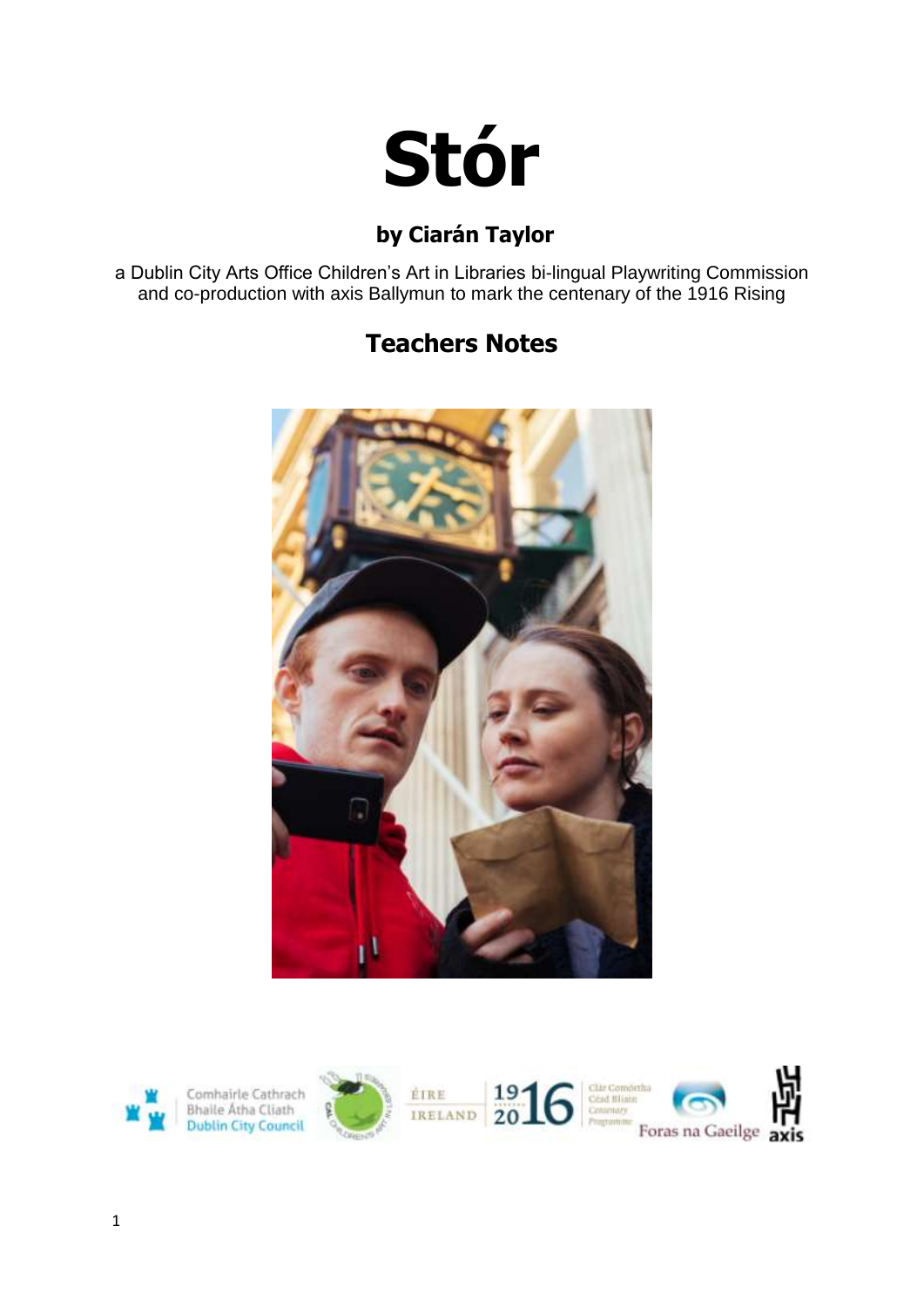### **Introduction**

Written by Ciarán Taylor, 'Stór' is directed by Mark O'Brien and stars Roxanna Nic Liam and Eric O' Brien. 'Stór' is touring to schools and libraries in a co-production by Dublin City Arts Office and axis: Ballymun and is supported by Foras Na Gaeilge and Dublin City Centenary Commemoration programme.

The commission and tour, made possible through partnership, makes Dublin City Council's commitment to increase access and provision for children and young people to quality arts experiences visible in local neighbourhoods. This commitment has recently been reaffirmed through the adoption of an Arts, Education and Learning Policy and the through the Cultural Strategy. If you would like more information on this please see our website [www.dublincityartsoffice.ie](http://www.dublincityartsoffice.ie/) .

We hope children will enjoy the play and that it can support their appreciation of Irish as a living language full of creative expression.

### **Ray Yeates, City Arts Officer**

### **This Teacher's Resource pack is designed by the Children's Art in Libraries programme to help teachers and their students explore the play Stór by Ciarán Taylor in the following way:**

- By encouraging the class group to recap and discuss the play that they have seen.
- By identifying and exploring the themes presented in the play.
- By examining the characters and events depicted in the play.
- By encouraging the group to examine and interrogate the writer's intentions in creating this piece of Theatre.
- By suggesting simple drama devices that can be adapted by the teacher to explore other plays, texts, SPHE or cross-curricular themes.

### **The active learning strategies utilised in this resource pack include:**

- Drama activities
- Co-operative games
- Discussions
- Pictures, images and photographs
- Written activities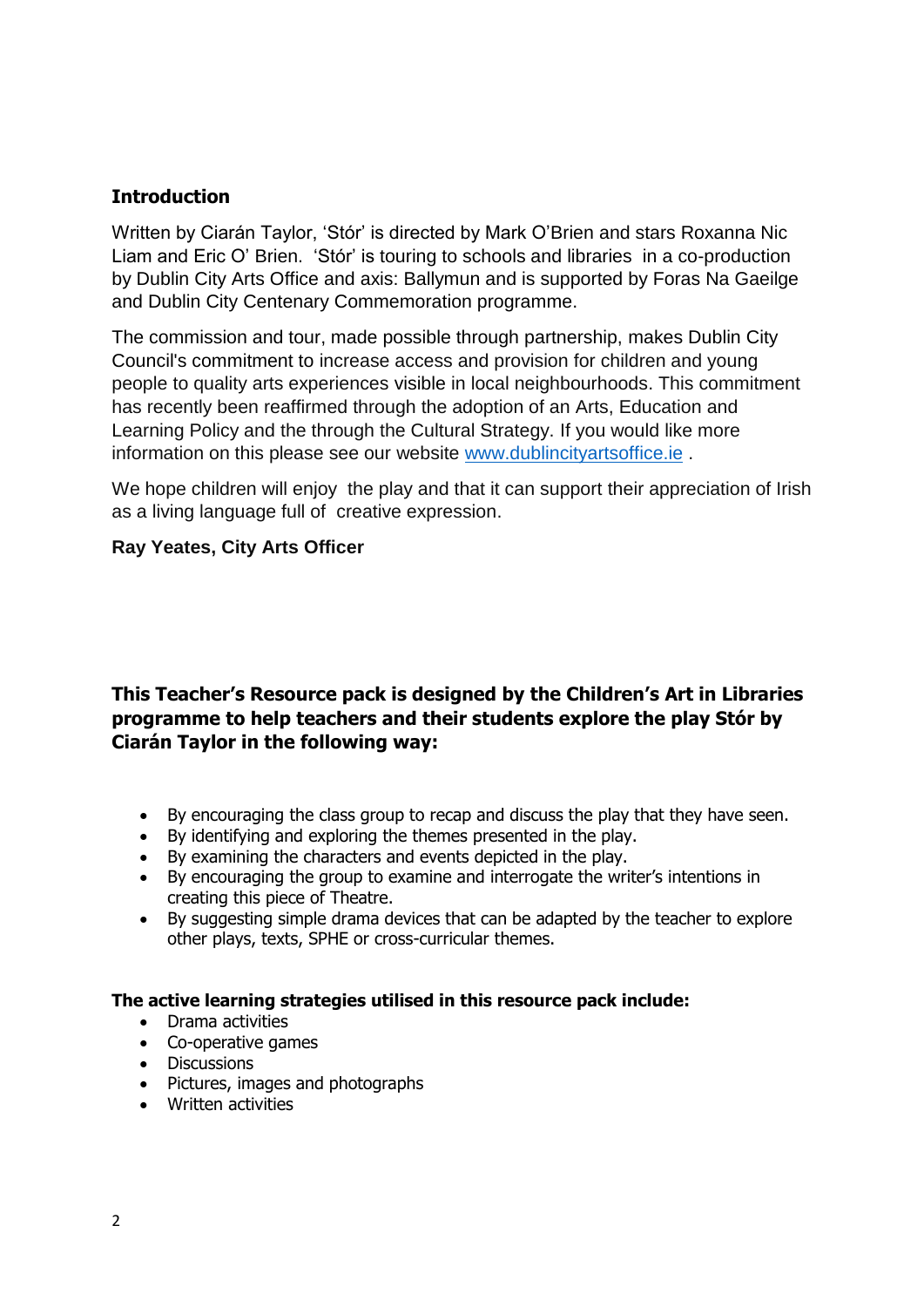# **1.Remembering the Play**

### **Synopsis**

Seán is a thirteen year old boy who loves playing computer games, particularly his current game which is called *Green Tide*. While out shopping with his Mum, in a shop that she still calls *Clerys* and to avoid the task of shopping for clothes, Seán reverses through a revolving door while playing his game, but instead of just entering another room or space, Seán moves backwards in time to the Easter of 1916 and into a storeroom that's located in the old Clerys Department Store on Sackville St. (now O'Connell St.).

Finding himself without phone or shoes and wearing unfamiliar clothes, Seán meets native Irish speaker Mairéad, who has entered the storeroom to escape the gunfire that is taking place outside on Sackville St. Unsure of each other, the two teenagers try to communicate, which proves to be quite difficult, as we learn that Seán only speaks English and Mairéad only has Irish.

Seán quickly begins to experience the reality of war as bullets and explosions come a little too close for comfort and he is urgently asked by a woman he has never met before to bring an important note to the GPO. Slowly with Mairéad's help he begins to piece what is happening to him and he learns about a world that is very different from his own.

Mairéad explains that she is from Ros Muc (which was in 1916 and still is today, within a Gaeltacht area of Ireland) and that she knows Pádraig Pearse having met him when he stayed there to learn Irish. She has moved to Dublin to work in a house and earn money so that she can help her brother emigrate to America. Seán expresses surprise that someone as young as Mairéad is working, as this is very different to his life in 2016.

Mairéad tries to persuade a reluctant Seán to bring the note across Sackville St. to the GPO. Seán realises that the woman who gave him the note thought that he was John – Seán's Great Grand Uncle who was killed in the Rising.

Seán realises that if he doesn't deliver the note that history will change, but he also knows that if he crosses Sackville St. during the Rising, he will probably be killed. Seán begins to connect the *reality* level on his game *Green Tide* with the reality of 1916 and finally begins to understand that he must play the game for real if he is to return to his life in 2016.

Without the use of his phone Seán recreates the game physically and in reverse, going back through every move he had played on his phone, it is these actions that pull him and Mairéad backwards through the revolving door and back into 2016.

But unfortunately once they get there Seán realises that he hasn't completed the reality level and everything in 2016, including his mother's voice, seems to be distorted as though reality is breaking down. Quickly the teenagers leave Clerys and run to the GPO. They are welcomed into the GPO Museum as the usher believes them to be actors dressed for a 1916 play.

Seán feels in his pocket for the note and finds his phone once more, it tells him to resume the reality secret bonus level. He clicks it and both teenagers are pulled back through the door to the GPO 1916, where they meet Pádraig Pearse and they can finally deliver the note.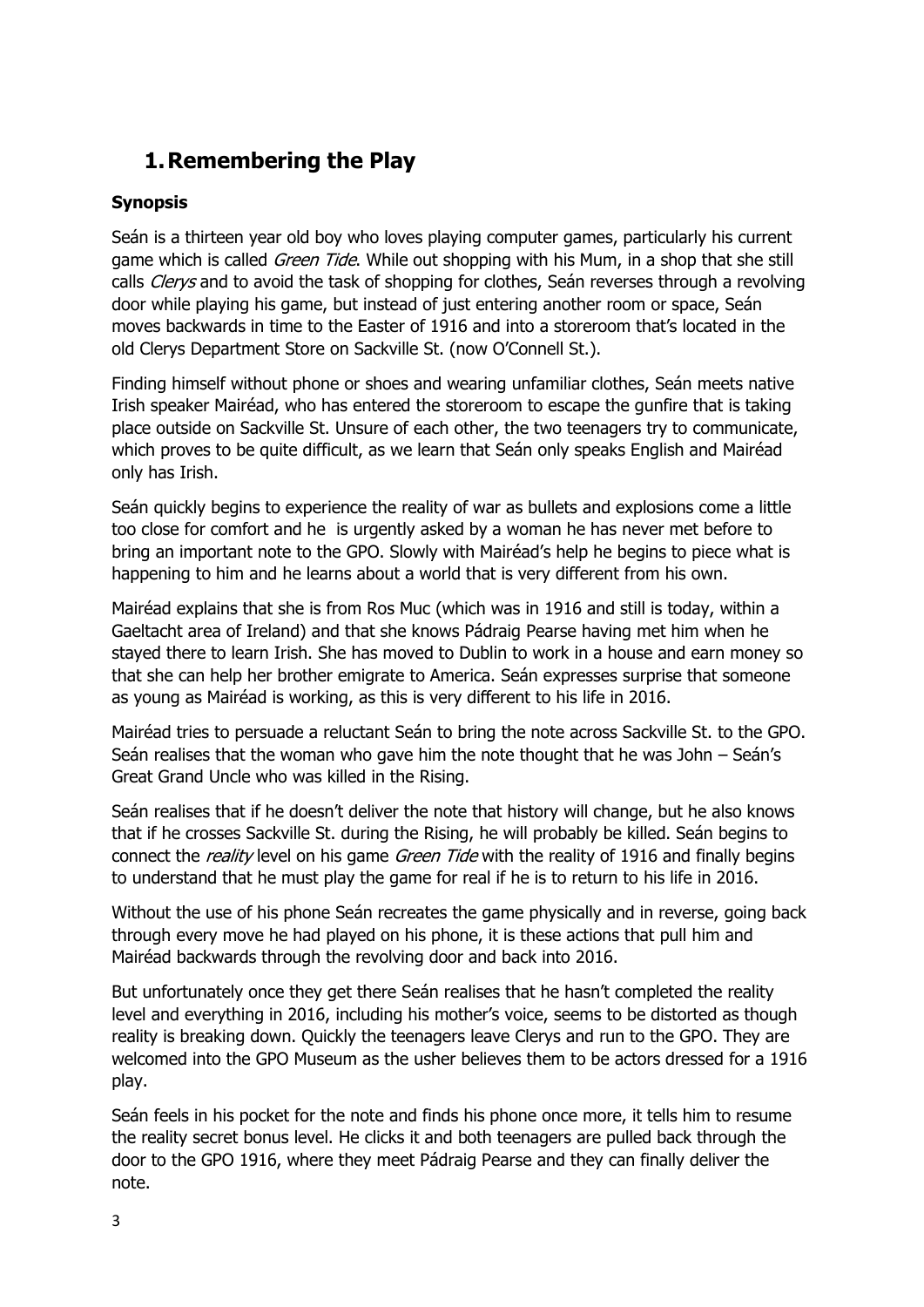Through the note Pearse discovers that the volunteers still hold the Four Courts and that they can *smash their way through* to join the other volunteers there. As he is being thanked by Pearse, Seán feels an invisible force pulling him back towards his own time. He asks Mairéad to come with him but she acknowledges that she must stay with Pádraig.

Seán is thrown through the door, back into modern dress with his mobile phone in his hand. He looks at the screen which reads Reality Level Complete, one play mod self-destructing.

His phone rings and it's his Ma. Seán apologises to her, finally realising just how lucky he is and moves to find her back through the door and into Clerys and his life in 2016.

# **2.Beginning the conversation/ What do you think?**

- Ask the group to identify one thing that they liked about the play.
- Was there anything they didn't like or were confused about?
- Ask the students can they remember how the production managed to create the different places such as Clerys, the Storeroom, the GPO? Were they able to imagine all of these places in their minds?
- Ask the students if they were to draw one scene from the play what scene would they choose? Who would be there? What colours and shapes would they use?
- Who was their favourite character? Why?

# **3.Exploring the production**

### **The Director:**

### **Explain to the group that before beginning to direct a play the director needs to ask questions such as:**

What's this story about? Who are the people in this world? How do they think, feel and behave? How can I make the story of these characters clear to the audience?

In this play Stór the Director Mark O'Brien describes his role in the following way:

My job is to help bring alive the magical world of the play. I help the actors create the different worlds, have fun, and bring the audience on the journey with them.

### **Ask the Group**

Based upon the Director's description of his job; list the skills that you feel a Director would need to have when working on a production such as Stór?

What do you feel is the most important part of a Director's job during a production?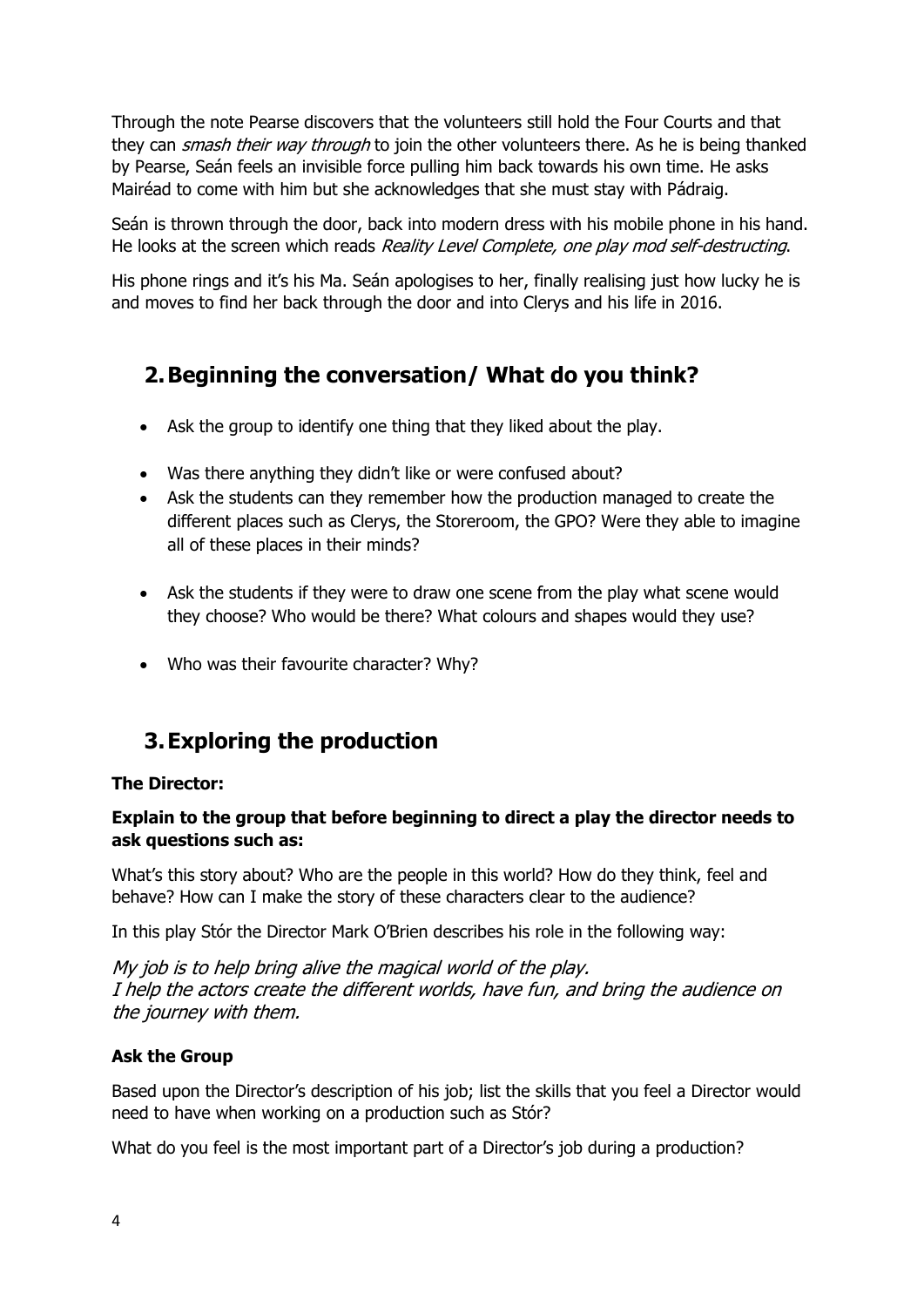# **The Set**



In the play Stór , the set is comprised mainly of boxes and a doorway that brings the characters to different places in the play.

Set Designer Kieran McNulty describes his job in the following way:

My approach to the design of this production evolves over a number of weeks leading up to the beginning of rehearsals. The first thing the 'set designer' does is to read the script many times over to gain a full understanding the play and its characters. My job is to create a 'set' or environment for the action to take place in. I should also look to add to the 'story' and give ideas of things that may not be explained through the dialogue.

For this production there were two aspects that gave me a starting point, the young characters 'Seán' and 'Mairéad' and also the place that they were in; the 'Clerys' storeroom. Because the play involves time travel back and forth, it was important to create a set that also revolved and changed .Using cardboard boxes also helped to add more texture to the set and to give the suggestion of things 'on the move' or 'in transit'. I have also incorporated a colour scheme that hints at 'department store' and also the black charred effects of fires and explosions, here echoing the conflict of 1916 that is taking place all around Clerys.

### **Ask the Group:**

When you first walked in and saw the set. What do you think the designer was trying to say?

List the many different places that the characters go to in the play.

Do you think using think using boxes in this way was an effective way of telling the story?

Based upon the Set Designer's description of his work, list the skills that you feel a designer would need to have when working on a production such as Stór?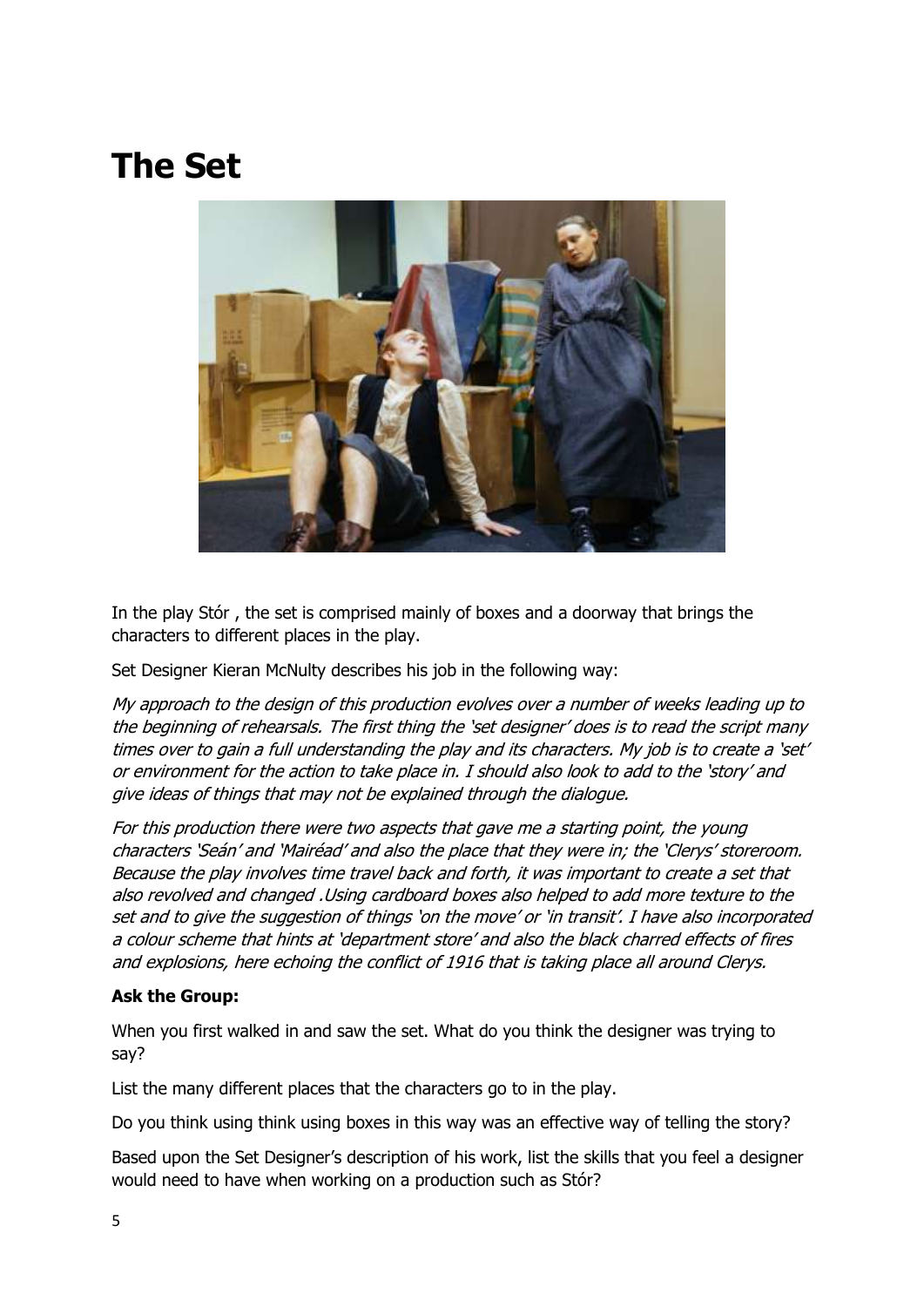# **The Actors**



### **Explain to the group, that before beginning to rehearse a play the Actors need to ask themselves questions such as:**

Who is this character? What is he or she like? What clues can I find in the script about the character? What situation are they in? What can I find out about this person by stepping in to their shoes and pretending to be them?

An actor's job includes:

Reading the script to understand the story of the play and the character that he/she is playing.

Trying out different ways to play a scene.

Working with the director and other actors to understand his/her character and explore what kind of relationship they have to other characters in the play.

### **Ask the group:**

What impressed you most about the actors in the play that you saw? What do you think was the most difficult part of their job?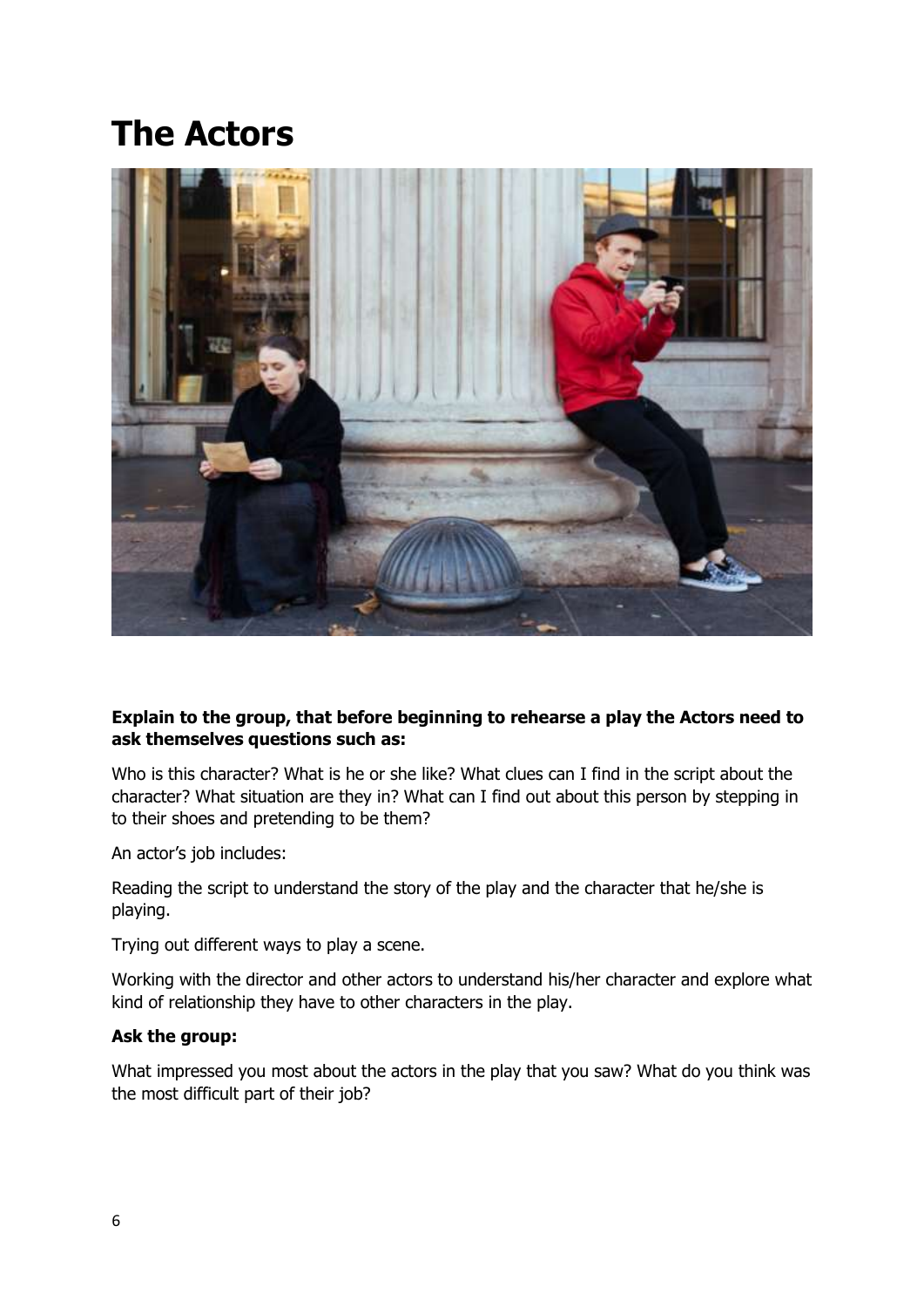# **4.Exploring the Play's Themes**

In addition to supporting the implementation of the drama curriculum, the following exercises - designed to actively explore the play Stór by Ciarán Taylor, can also support the class teacher in meeting the following curricular objectives:

### **SPHE**

- Supporting the child to become aware of elements of his/her own cultural heritage and traditions.
- Enabling the child to begin to recognise and understand the role of the individual.
- Supporting the child to explore and practise the many verbal and non-verbal ways in which people communicate with each other.
- Enable the child to listen actively to others and respect what each person has to say.

### **History**

• Support the class group to actively explore the History Strand *Eras of Change* and Conflict for fifth and sixth class.

#### **Language**

• Supporting both the individual and group's receptiveness to language by encouraging the exploration of context, tone of voice, gesture and facial expression.

### **General introduction to the play's themes:**

### **Exercise 1**

Class are divided in to small groups. Each group are given the following themes written upon small pieces of paper and placed in an envelope. The group must pick the three themes that they feel are the most important in the play. When feeding back to the rest of the class, each group must explain why they picked each one of their three themes.

- 1. Communication
- 2. Fantasy v's reality
- 3. War
- 4. Heroes
- 5. Taking chances
- 6. Friendship
- 7. Understanding
- 8. Anger
- 9. Fear
- 10. Trust
- 11. Death
- 12. Appreciation for what we have
- 13. How we are affected by our environment
- 14. Home
- 15. Time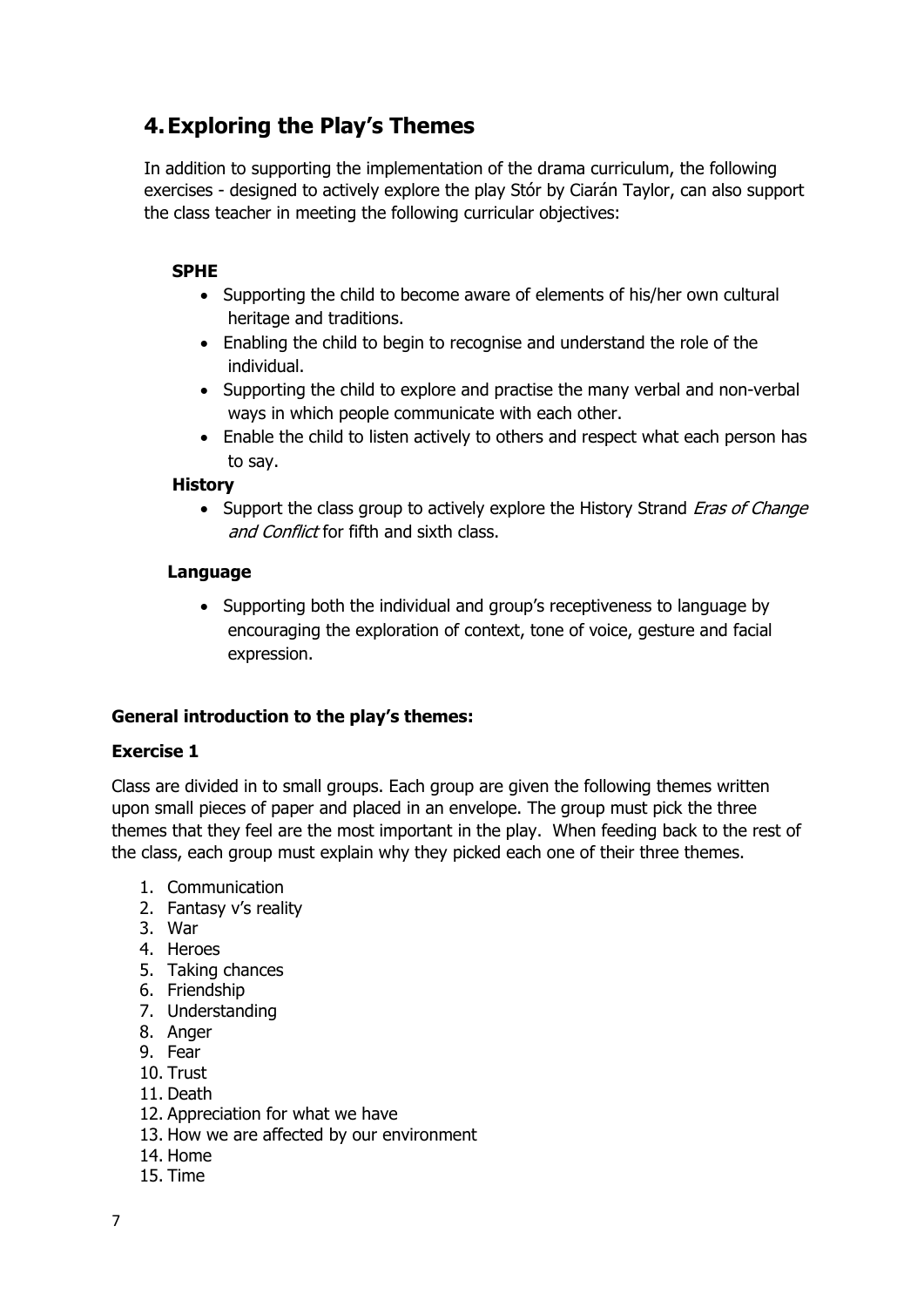### **Exercise 2**

Each group could be asked to display one frozen picture/photograph from the play which highlights one of their chosen themes.

For Example: If a group picked the theme **communication** they must identify a moment in the play that captures this theme. One such moment could be a frozen picture/photograph depicting Mairéad and Seán in the store room trying to understand on another.

### **Exploring some themes in more detail:**

### **Theme 1. Heroes**

**Note:** Participating in the following drama scenes should encourage team-work and support the children in problem-solving both individually and collectively.

Sean: "Now that's a hero, fights alone, not like Pearse and those losers sitting for a week waiting to be killed".

### **Ask the children:**

Do you agree with Seán's statement about the character in his *Green Tide* Game?

Why do you think Seán likes playing this game?

Do you think that you would like to play *Green Tide*? Why?

What do you think a Hero is?

### **Exercise 1.**

Class could draw a body map and ask the children to identify what they feel a hero is by writing in the words that they think are synonymous with the term *Hero*.

### **Exercise 2**

To broaden the classes' frame of reference, it might be worth showing the children, photos or images of what *you* think *they* might deem a hero to be and exploring the potential role of each of the people/characters in the photographs.

#### **Exercise 3**

Ask the children to find their own place in the room. To think of a hero and on your count of three to freeze as that Hero.

When you place your hand on each child's shoulder, ask them to tell you, which hero they have frozen as and why.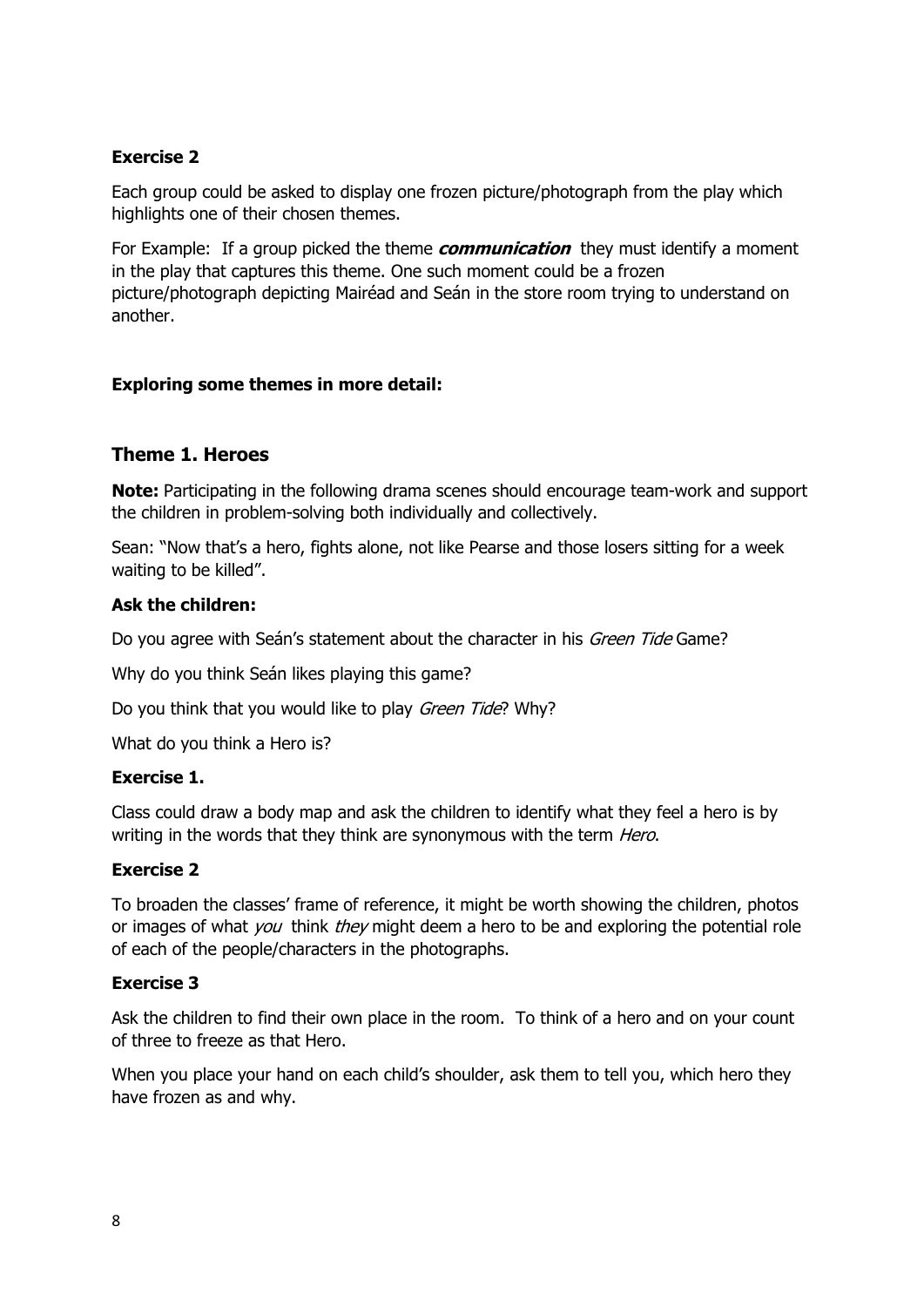### **Exercise 4**

Ask the children to think about the play that they have seen and see if they can identify any times in the play when a character behaves in a heroic way.

Examples could include:

- Mairéad leaving Ros Muc and coming to Dublin for the first time to make money so that other members of her family have the opportunity to emigrate.
- Mairéad and Seán bringing the note to Pádraig Pearse in the GPO.
- Pádraig Pearse staying with his men and waiting for news in the GPO.

### **Theme 2: Fantasy V's Reality:**

In the play Seán is playing an action computer game called Green Tide.



### **Ask the children:**

What do you think is happening in the game? Ask them to describe the action.

Do you think playing the game *Green Tide* prepares Seán for the reality of war and the fighting that he experiences in 1916?

What would have been most scary about what Seán saw in 1916?

### **Exercise 1.**

#### **Drama Scene to try with the class**

Who: Seán and his best friend Paul.

Where: Seán and his best friend are sitting on a wall near his house.

What: Seán is telling his best friend about what happened to him when he journeyed back to 1916, hearing all the gunfire and explosions and how scared he was. His best friend plays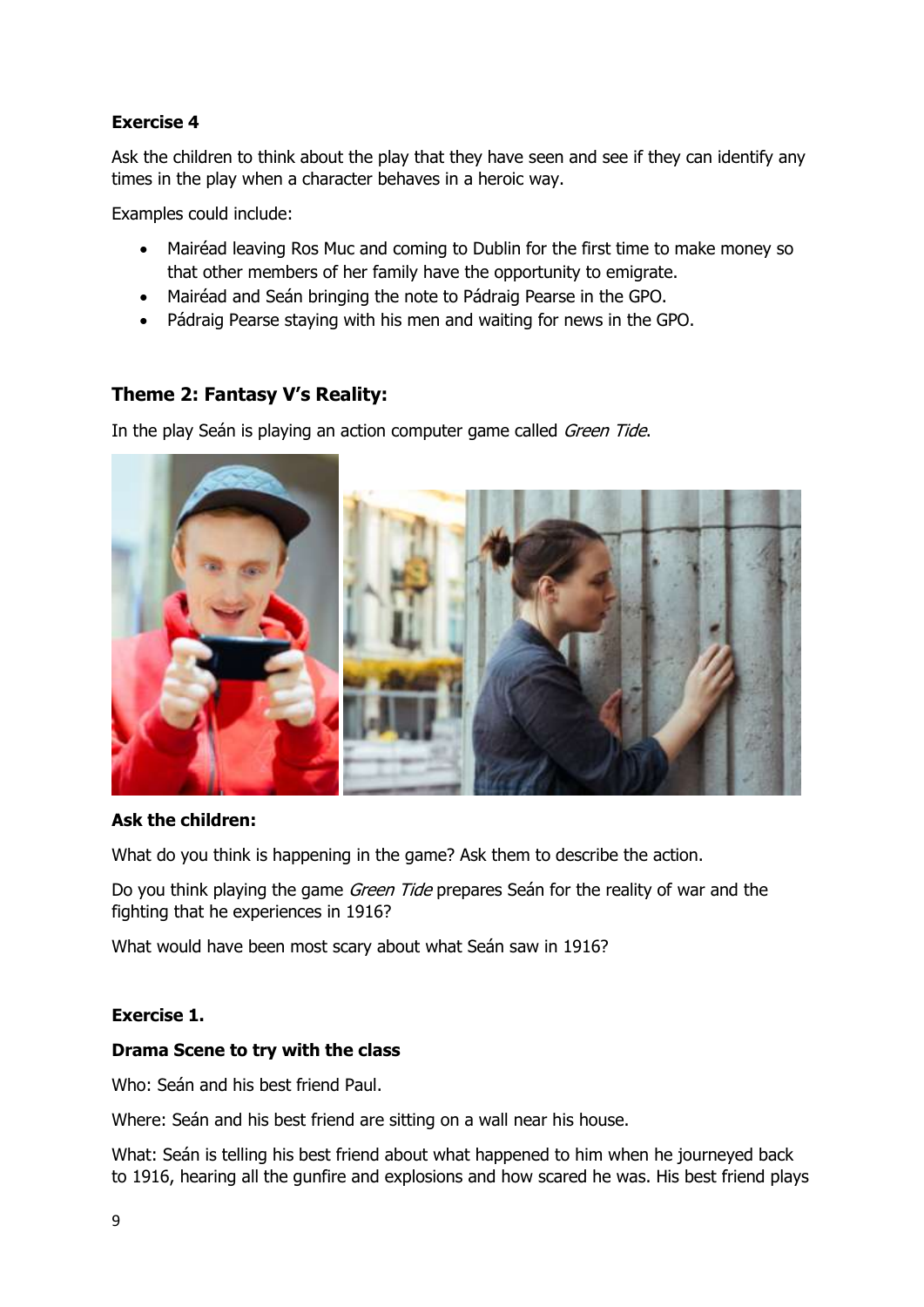Green Tide also and thinks it all sounds very exciting. Seán wants to explain to his friend that it wasn't exciting, that he was really scared.

Point of focus for Paul: He wants to hear more about the dramatic explosions and the warfare that he thinks must be like *Green Tide*.

Point of focus for Seán: He wants to explain how scary the experience of back travelling to 1916 was and what the difference was between this experience and playing the game Green Tide.

### **De-briefing questions from teacher after the children have tried the scene:**

Does Paul understand what Seán is trying to tell him? How is Seán feeling? Is there anything else that Seán could say to Paul to get him to understand how serious and scary the situation was?

### **Exercise 2: Creating our own computer game:**

Begin this exercise by asking the group some of the following questions:

What do you think the game *Green Tide* in the play was about?

Why do you think Sean liked this game?

Do you think you would like to play this game? Why?

### **Brainstorm:**

Divide the class into groups and ask the following:

What would make a good computer game for 9/10/11 year olds? On a piece of paper each group must list their answers and once they have done that each group are told that they must design their own new computer game and to start with they must answer the following questions:

- 1. Where is your computer game taking place? Give examples: Is it on the moon? On a racing track? A football field? In a forest?
- 2. Who is the main character in the game and what is his/her task? Again give examples. Does he/she have to win the match or the game? Rescue the princess? Find the potion?
- 3. What other characters are there in the game? What are they like?

### **Possible Outcomes:**

- 1. After they have brainstormed together, each group could work together to draw the world of the game and the characters within it on a large piece of paper. Or
- 2. Physically, each group could be asked to make a frozen picture/ photograph, clearly showing what is going on in their computer game. The teacher could then allow each game to come to life for a few seconds to show the rest of the class the action that is taking place in the game.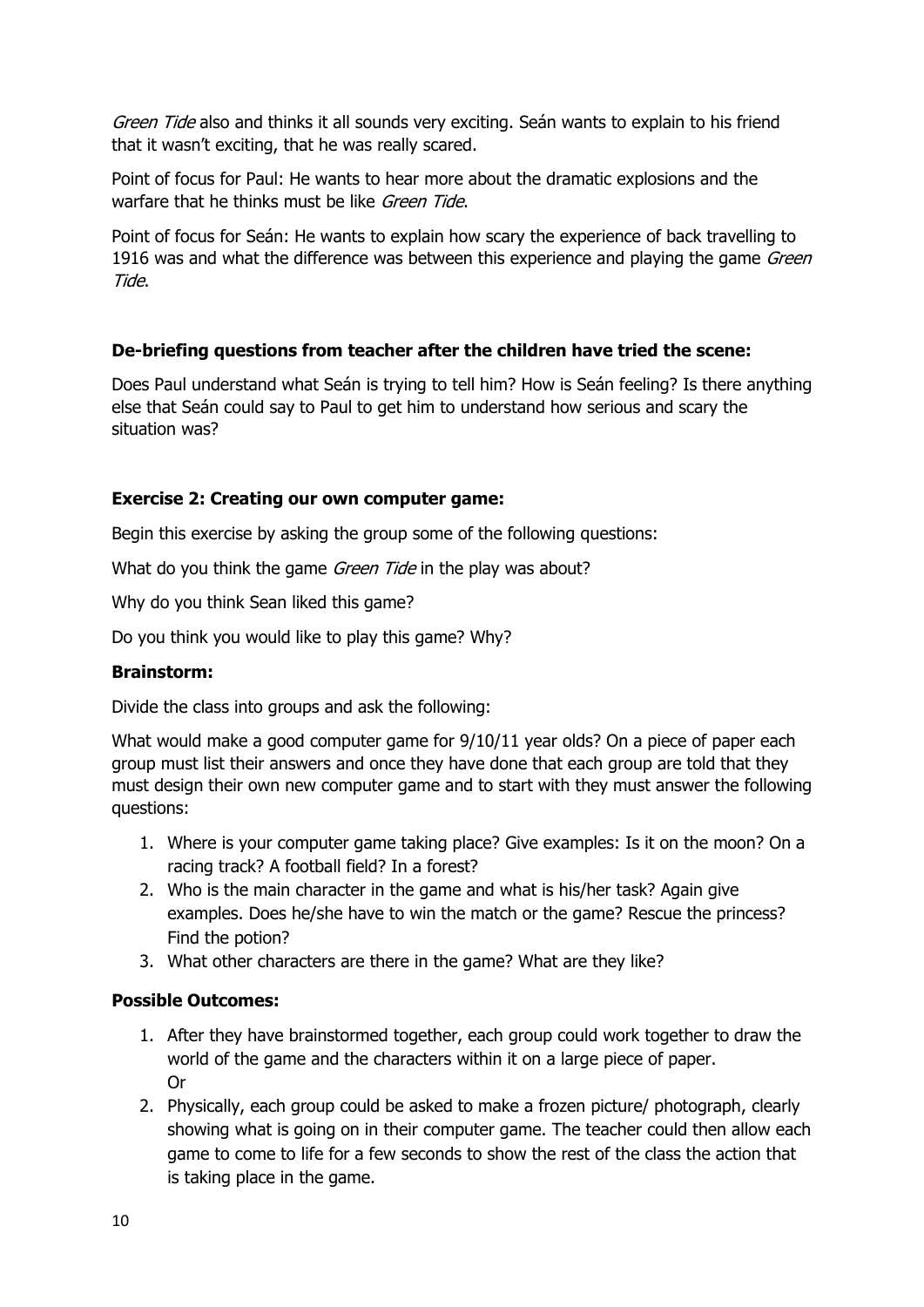Or

3. Teacher could go in role as the chief executive of a large gaming company, who wants to produce some new computer games for children. Each group must present their gaming idea to the teacher in role, telling him/her all about it.



## **Theme 3: Communication:**

Mairéad speaks Irish and Seán speaks English.

### **Ask the children**

From your watching of the play- How do the characters learn to communicate with each other?

What do they learn about each other during the play?

### **Exercise 1:**

Divide the children into pairs and label them A&B. Write a simple message on a piece of a paper and give all children that have been labelled A the message.

An example of the message could be, **it's going to rain** or **there's a deadly snake in the classroom.** A's must communicate this message to b without using words. Children can only gibberish to communicate or a simpler version would be asking that the children only speak using numbers.

Ask the children: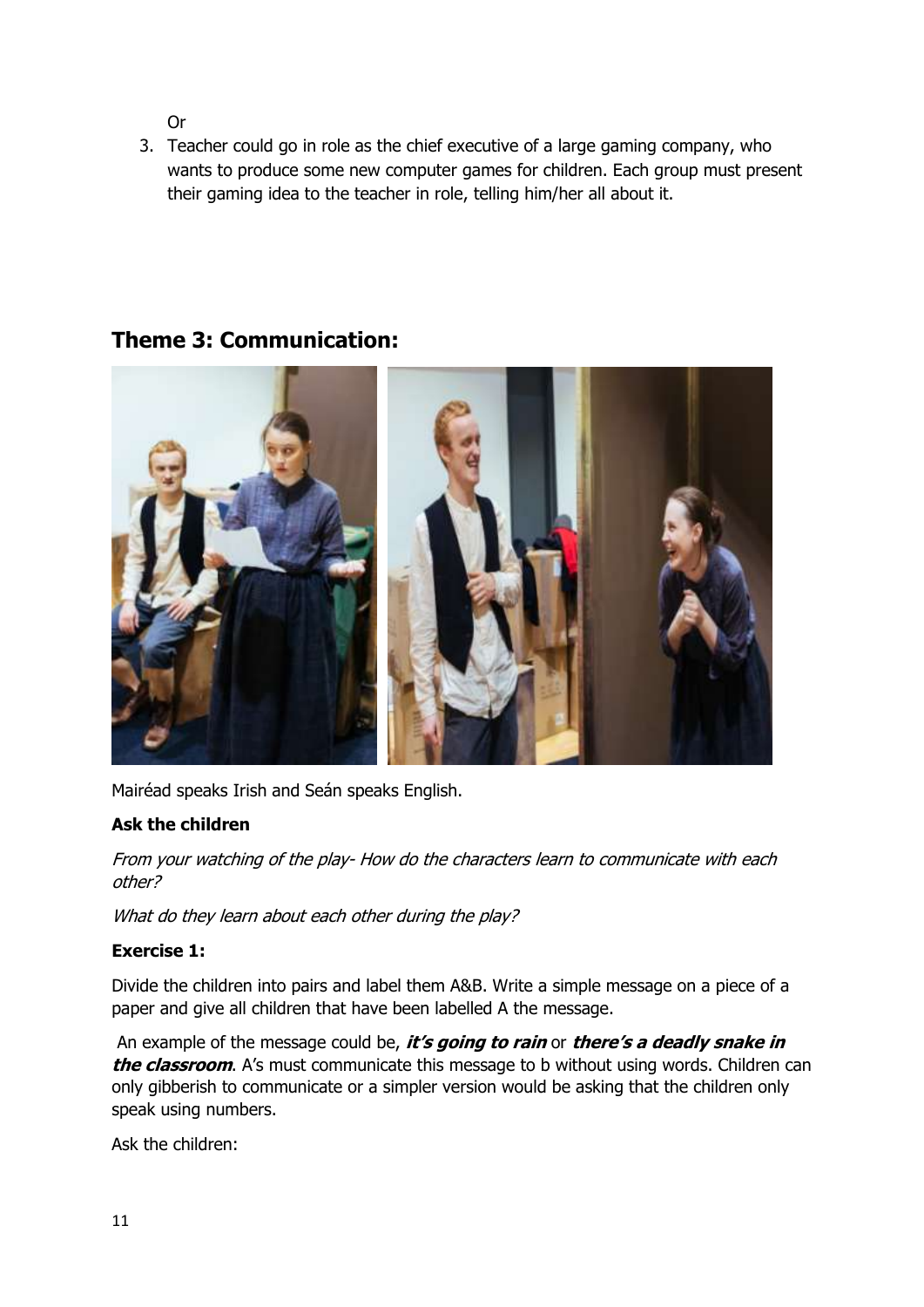How did it feel trying to communicate with someone when you couldn't understand what they were saying?

What did your partner do to make communication easier?



### **Theme 4: Going on a Journey:**

### **Ask the children**

To identify the different places that the characters journey to in the play.

What other places could you journey to? Ask them how they would get there? How long would it take? Would you go on your own or would you bring someone with you?

#### **Exercise**

Explain to the group that each one of them is going to now go on their own individual journey. They can decide where they are going, how they are going to get there and whom they are going to meet along the way.

Children are asked to find their own place in the room. They are told that they will need to work on their own. All children will work individually but at the same time. The teacher brings the children on their journey by telling them it is the day of their journey and it is 7.00am in the morning. The teachers asks the children to show him/her what they are doing at 7.00am in the morning.

The teacher takes the children through the entire day of their journey each hour from 7.00am until 6.00pm (at 6.00pm they have reached their destination). As the teacher calls out each hour in the day seven o'clock, eight o'clock, nine o'clock the teacher asks the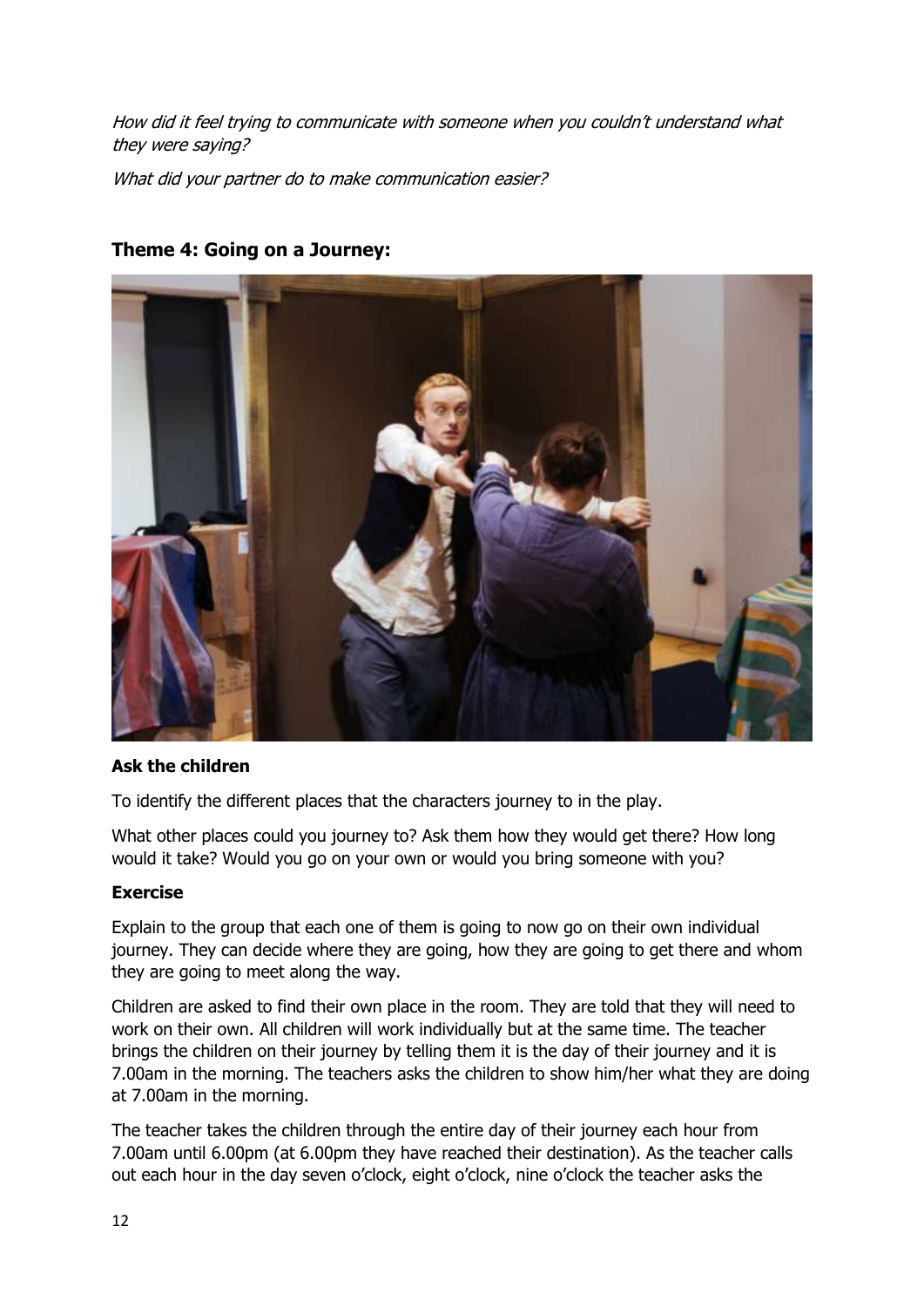children to show him/her where they are and what they are doing at each hour in this imaginary day as they are going on a journey.

### **Debriefing**

When the children have ended their journey. Each child can discuss where, they went, whom they met and anything that happened along the way during their imaginary journey.

# **Exploring the play's characters**

In addition to supporting the implementation of the drama curriculum, actively exploring the main characters and their motivations in the play should help to *support the class teacher* in meeting the following objectives that are contained within the  $5<sup>th</sup>$  and  $6<sup>th</sup>$  SPHE class curriculum:

- Supporting the children to acquire the ability and confidence to identify, discuss and explore a range of feelings, especially those that are difficult to express.
- Enabling the children how to discuss and practise how to express and cope with various feelings in an appropriate manner.
- Enabling the child to understand how feelings help in understanding himself/herself.
- Enabling the child to reflect upon the reasons a young person might have to take different courses of action.

# **Seán**



### **Exercise 1.**

Divide the class into small groups. Each group is given a number of extracts from the play relating to Sean. **(For character extract see appendices.)**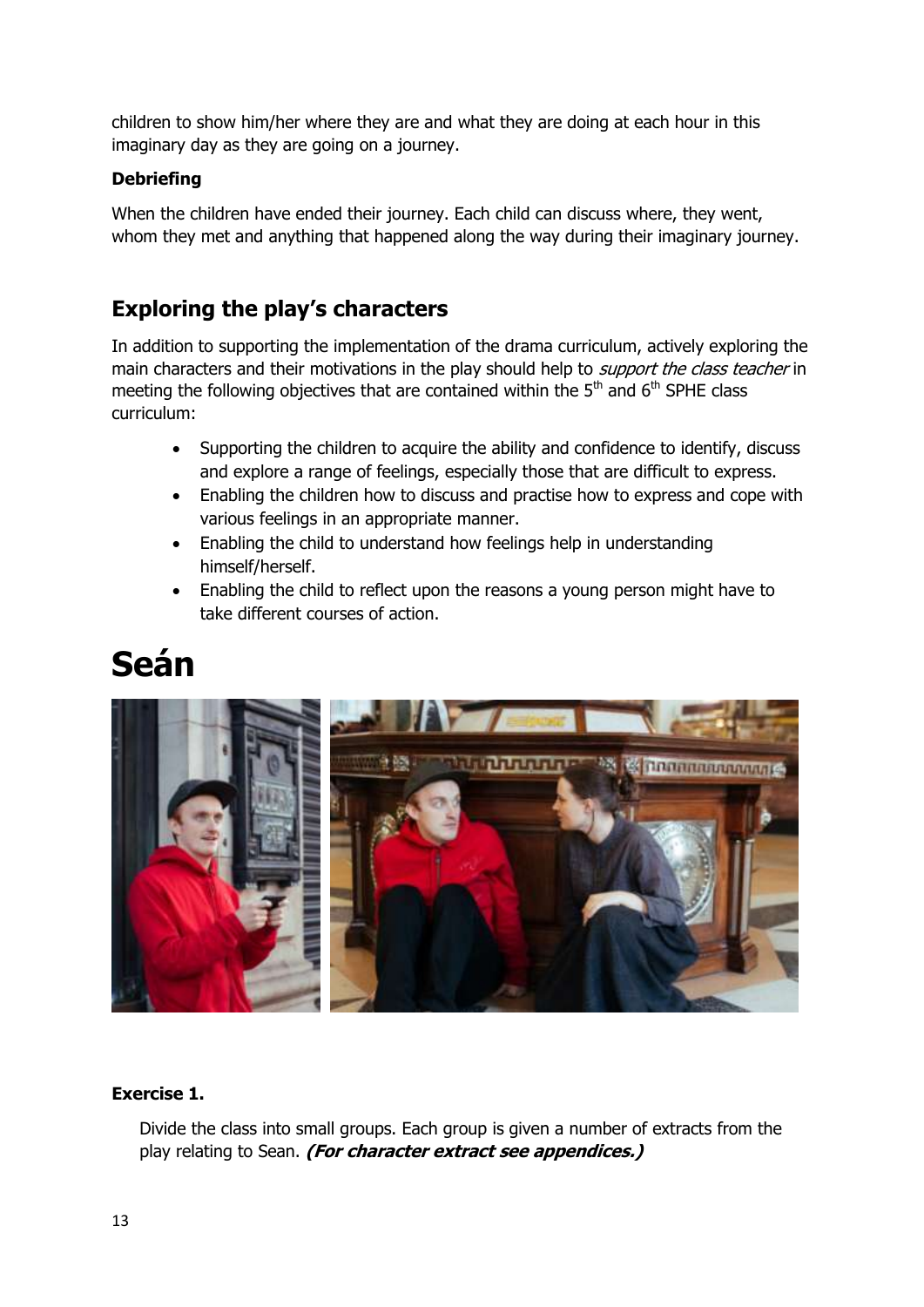Each group must then read all the extracts provided and from this information students are then asked to identify what they think are this character's main personality traits. Eg. He's Uptight or aggressive or headstrong etc.

It is important to stress that this is the group's own opinion and there are no "wrong" answers however participants will be asked to explain their choices.

#### **Exercise 2:**

**Discuss:** How did Seán's experience of 1916 differ from life back in his own world in 2016?

Divide the class into groups and ask them to depict 3 freeze frames/photographs depicting Seán's life in 2016.

#### **Exercise 3. Drama Scene:**

Delivering the note: A major source of conflict for Seán in the play is whether or not he should deliver the note to Pádraig Pearse in the GPO. Ask the students, how they would feel in this situation.

Divide the class into pairs.

**Who:** One child is Seán, one child is Mairéad.

**Where:** The storeroom in Clerys in 1916.

**What:** Mairéad is trying to persuade Seán to take the note to the GPO. Seán does not want to deliver it.

**Point of focus:** Mairéad has to think up as many reasons as she can to persuade Seán to take the note. Seán must keep explaining why he will not.

**Swap:** When the children have practised the scene with each other, ask them to swap over and experience the scene from the other character's perspective.

Debriefing questions: How is Seán feeling? How is Mairéad feeling? Ask the students to discuss some of the arguments that they made when in role.

Ask the group to give examples of other possible situations when people have to make difficult choices. (this conversation could have a current affairs focus, or a focus in relation to school or sport or recreational activities).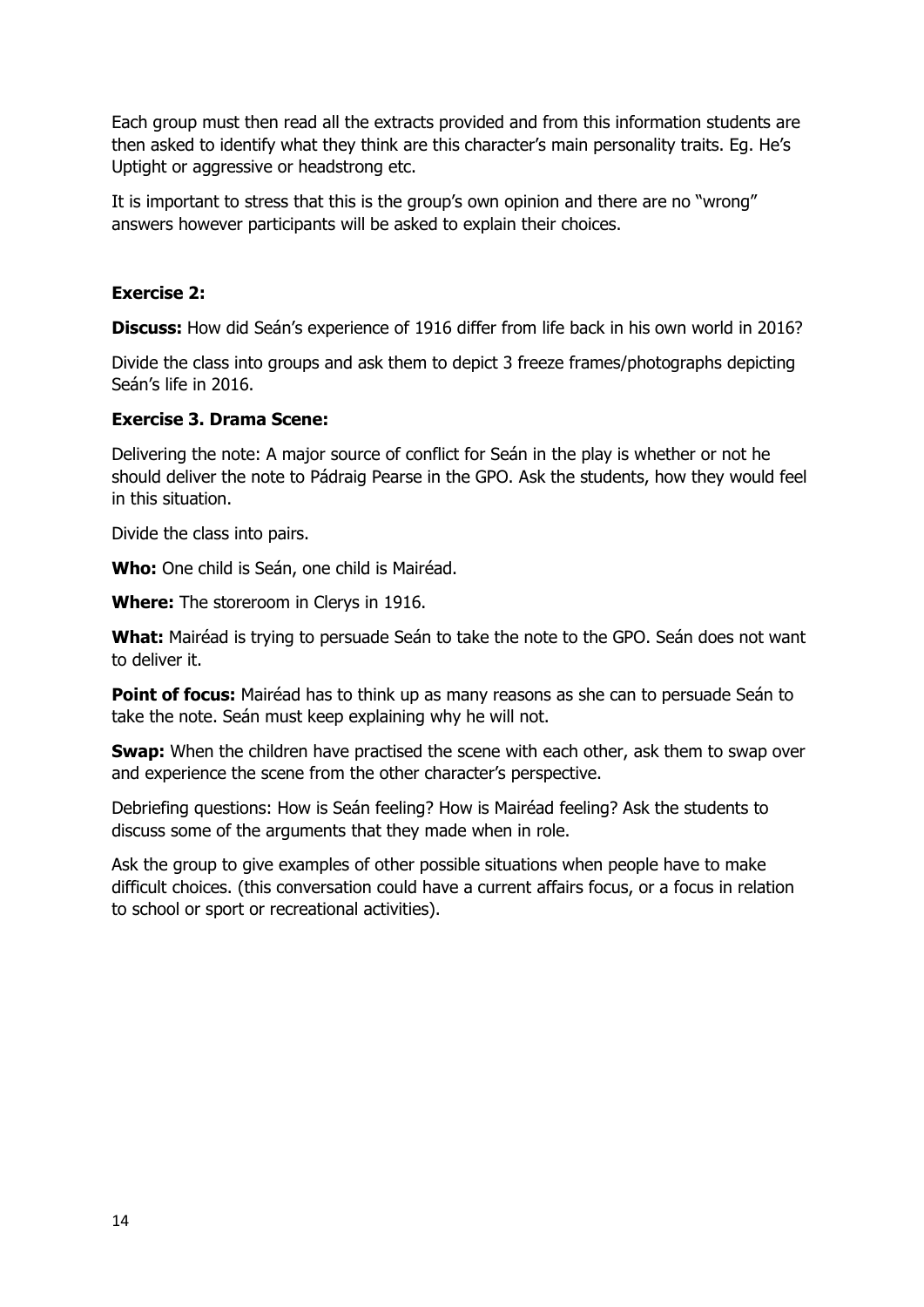# **Mairéad**



### **Exercise 1.**

Divide the class into two groups. Each group is given a number of extracts from the play relating to Mairead. **(For character extracts see appendices.)**

Each group must then read all the extracts provided and from this information they are then asked to write down what they think are Mairéad's main personality traits. Eg. She's Uptight or funny or aggressive etc.

It is important to stress that this is the group's own opinion and there are no "wrong" answers however participants will be asked to explain their choices.

### **Exercise 2.**

#### **Comparing the World of Mairéad in 1916 to the students own world**

What strikes you most about life Mairéad's life in the play?

From your own experience when you compare Mairéad's life to the life of young people in Ireland now, what do you think are the main differences?

Divide the class into groups ask each group to create:

A: 3 freeze frames depicting Mairéad's life in 1916.

B: 3 freeze frames depicting school life as it is in Ireland now.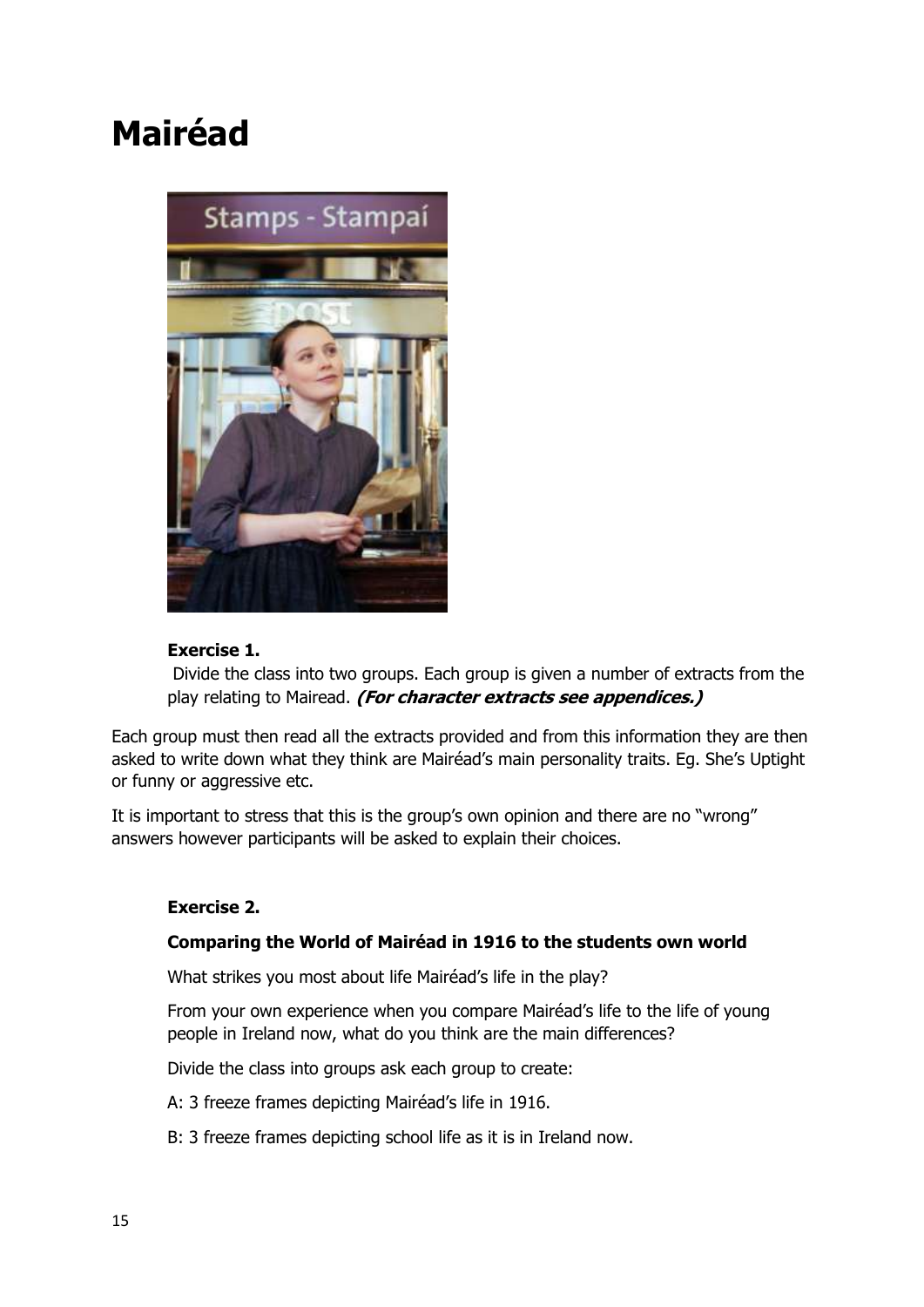### **Exercise 3.**

### **Mairéad's Diary**

Ask participants to imagine that Mairead keeps a diary/journal, ask them to write a journal entry that explores her first day in Dublin after leaving Ros Muc, asking them to describe, who she saw, whom she met and most importantly, how she felt.

### **Exercise 4.**

### **Script work:**

Group are divided into pairs and each pair is given a piece of script from the play.

### **(For script extract see appendices)**

Participants are asked to read the play three times.

Students read the extract once for understanding. (To get a general sense of what is going on).

Students read the extract a second time to ascertain the facts that they have been given in the script.

Students read the extract a third time to try and identify how the characters are feeling.

### **Stop the group after each reading and ask them the following questions:**

After the first reading: Tell me what's going on in this piece?

After the second reading: What facts have you discovered? (this should not be the students opinion about what is happening but clear facts that are mentioned in the script).

After the third reading: What are the emotions that each character is feeling during this scene? Do the emotions change? Eg. Does a character begin the scene in a calm state and then grow angry.

Ask students to list the emotions that they feel are present in the scene.

### **Moving the Drama On:**

Some suggestions for other scenes that students could try in the classroom include:

- a. Mairéad in conversation with her mother back in Ros Muc after the Rising explaining what happened and telling her about the boy Sean that she met in the storeroom of Clerys.
- b. Sean trying to communicate with a new student who has joined his class in 2016 from another country and doesn't speak any English.
- c. A news reporter interviewing Sean about the amazing time travelling experience that he had journeying back to 1916.
- d. Mairéad discussing with her friend should she return the necklace that she found on the street during the rising or should she sell it to help her family.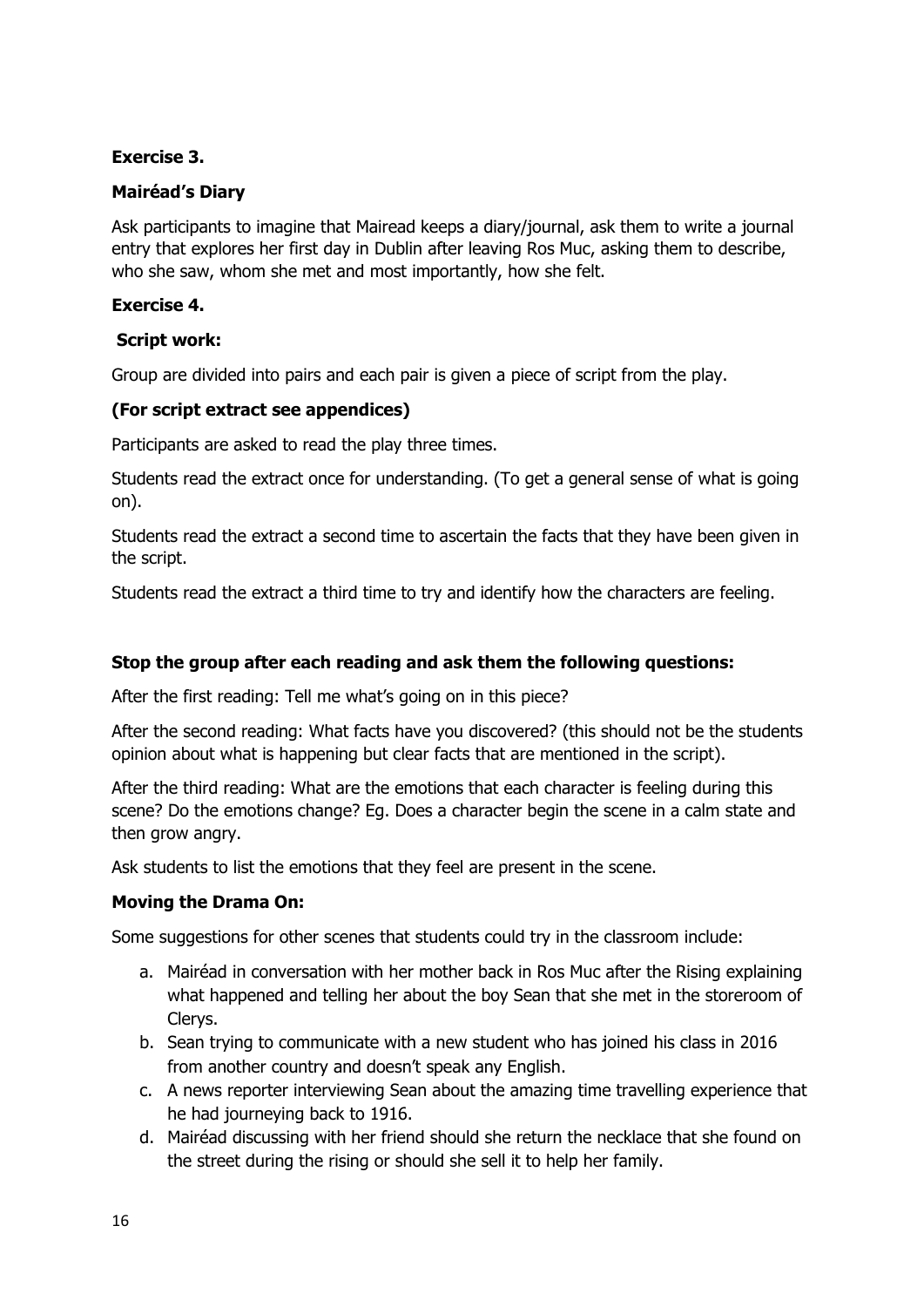### **Finally**

### **What was the writer trying to say?**

Explain to the group that most good plays should have a message. In this play the writer is trying to say something to his audience. Ask the students to write down what in their opinion what do they think is the message of the play Stór and most importantly do they agree with him?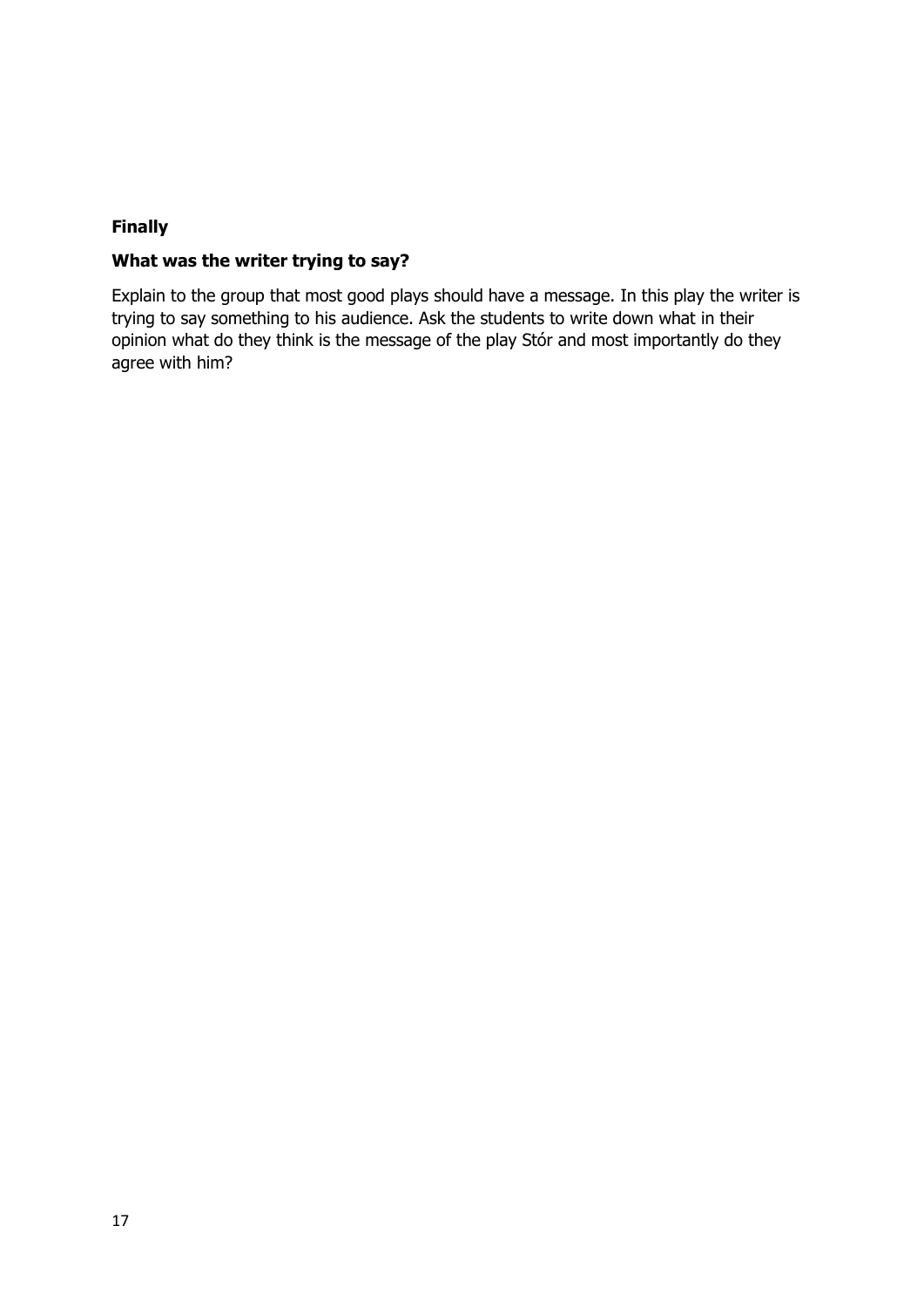# **Appendix 1**

## **Character Exploration: Mairéad**

### **Small Group Work**

Below are some of the things that Mairéad says at different points in the play. Write down the words that you think best describe Mairéad from reading these extracts:

Remember this is about your opinion based upon what you're reading, so there are no wrong answers!

- 1. **Mairéad:** Déan deifir. Amadán!
- 2. **Mairéad:** (Impatient. Gesturing to aid understanding) Ní thuigim focal uait, ach tá na saighdiúirí Briotanacha sin, *British Soldiers*, ar ár dtóir toisc an nóta sin is dócha, so tabhair dom é. / Give me it!
- 3. **Mairéad:** I must go back to Mr Burke…nó caillfidh mé an jab, agus beidh mo mháthair ar buile, agus ní bheidh airgead ag mo dheartháir Seán le dul go America chun na *dollars* a chur ar ais chugainn. **Seán:** Wha? **Mairéad:** Beidh mo jab caillte, lost!
- 4. **Mairéad:** Bhí buamaí. Daoine ag rith, bullets, saighdiúirí ag screadaíl orm 'Miss! Missy! Ge' Off fe fee! [the street]'. Rith mé..Rith mé... Rith mé síos an tsráid seo ag lorg foscaidh 'Ge' off! Ge' off!'.. (She's been getting upset. On the verge of tears) Chuaigh *bullet* thar mo chluas. Chonaic mé an doras seo (*indicating the door*), tháinig mé isteach agus (*looks at Seán*)....*I see you* Seán. (He looks away) Cad a dhéanfaimid? Geobhfamid bás anseo. Ba mhaith liom dul abhaile, go mo mhamaí…..(She looks away, embarrassed at her tears)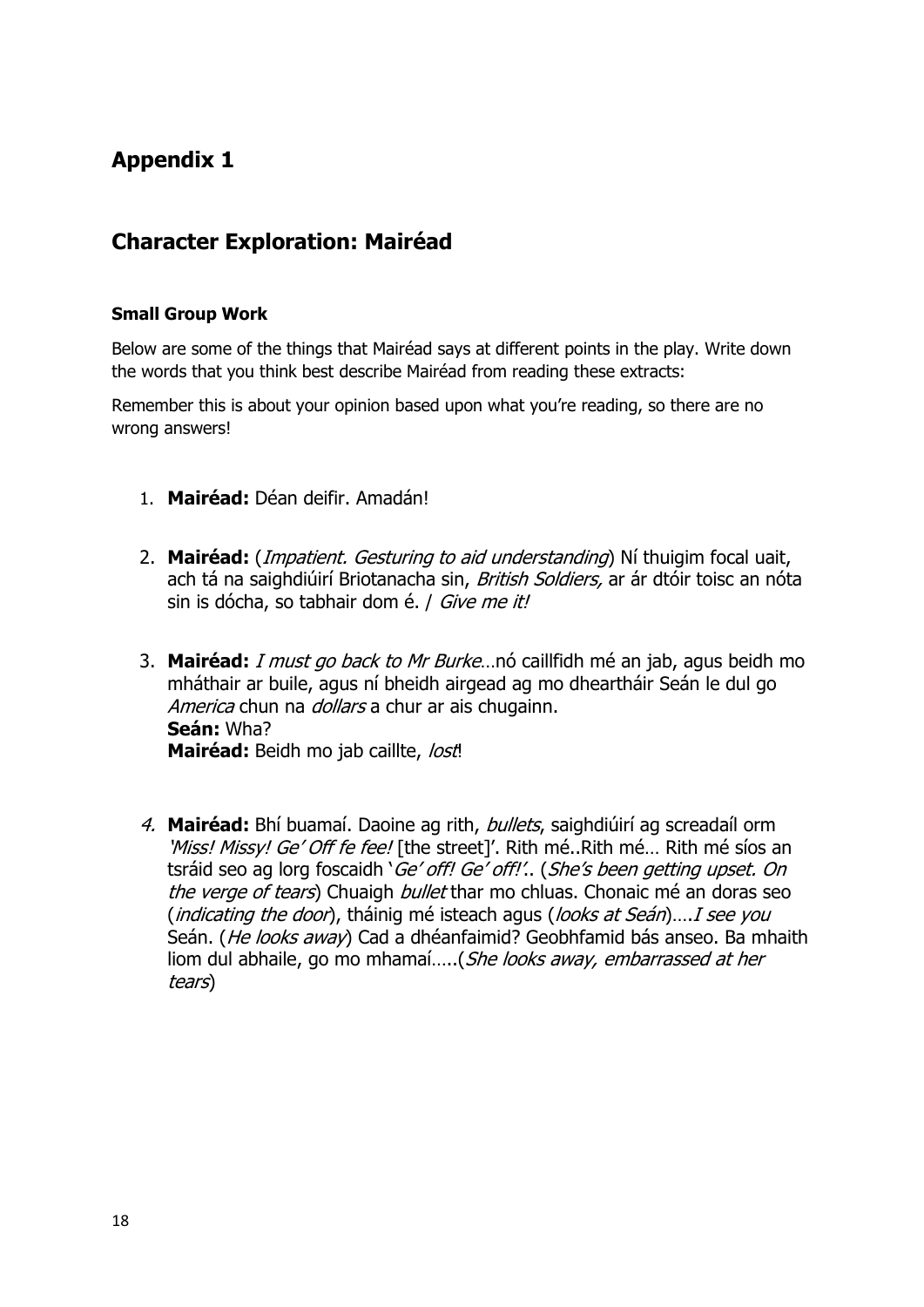# **Appendix 2**

## **Character Exploration: Seán**

### **Small Group Work**

Below are some of the things that Seán says at different points in the play. Write down the words that you think best describe Seán from reading these extracts:

Remember this is about your opinion based upon what you're reading, so there are no wrong answers!

- **1. Seán:** (*To himself*) I'm sick of all this 1916 rubbish Nan bangin' on 'you should be proud your great grand uncle John - died for Ireland in 1916, and he only a chizzler your age – he knew Pearse our greatest hero (in game) boom! - some hero Nan, he flippin' died didn't he -'they died so you could be free, and so we could speak our own language' – yeah, wish you'd leave me alone - who cares about aon-dó-trí-conas-atá-tú-Garda-Síochána? - (to game) Ow, one weapon left, still two thousand points to get, come on.-
- **2. Seán:** Why are you speaking Irish.. and what are you wearin' anyway? Do you work here? Are you a maid or somethin'? - And what am I wearin'… shorts in April. Is this a joke? (*sudden realisation*) Oh no. No ... it's another one of those 1916 recreations isn't it – eejits runnin' around in costume bein' Countess Narkybitch - as my Da calls her.
- **3. Seán:** / Wha? Wha?! Too fast [*her Irish*]. Aaagh If this was *Green Tide* I'd just shoot my way out of here- and get all the coin as well…
- **4. Seán:** (Indignant, angry) Your Ma…. at least your 'Mommy' is out there in the bog in Connemara somewhere. Mine's in the old Clery's in O'Connell Street in 2016 and I'm stuck here with an eejit who can't even speak English - and I can't even understand half what you're, sayin' - and I'm wearin' shorts in April and these stupid clown boots - and I'm missin' my dinner - trapped here, with guys tryin to shoot us and bombs goin' off, and a dead horse - and it's gettin' really hot in here (*undos some buttons*) - and all I want is to play vanilla Green Tide, like I used to, and forget that blasted over eighteens *bonus* reality level mod I downloaded for free, instead of being stuck in the middle of someone else's war….
- **5. Seán:** If I change history maybe everything will be different when I go back That's if I ever get back. Or maybe there won't even be a me to go back to, or to be, to be me. Oh my head is melted. How did I get here? The door I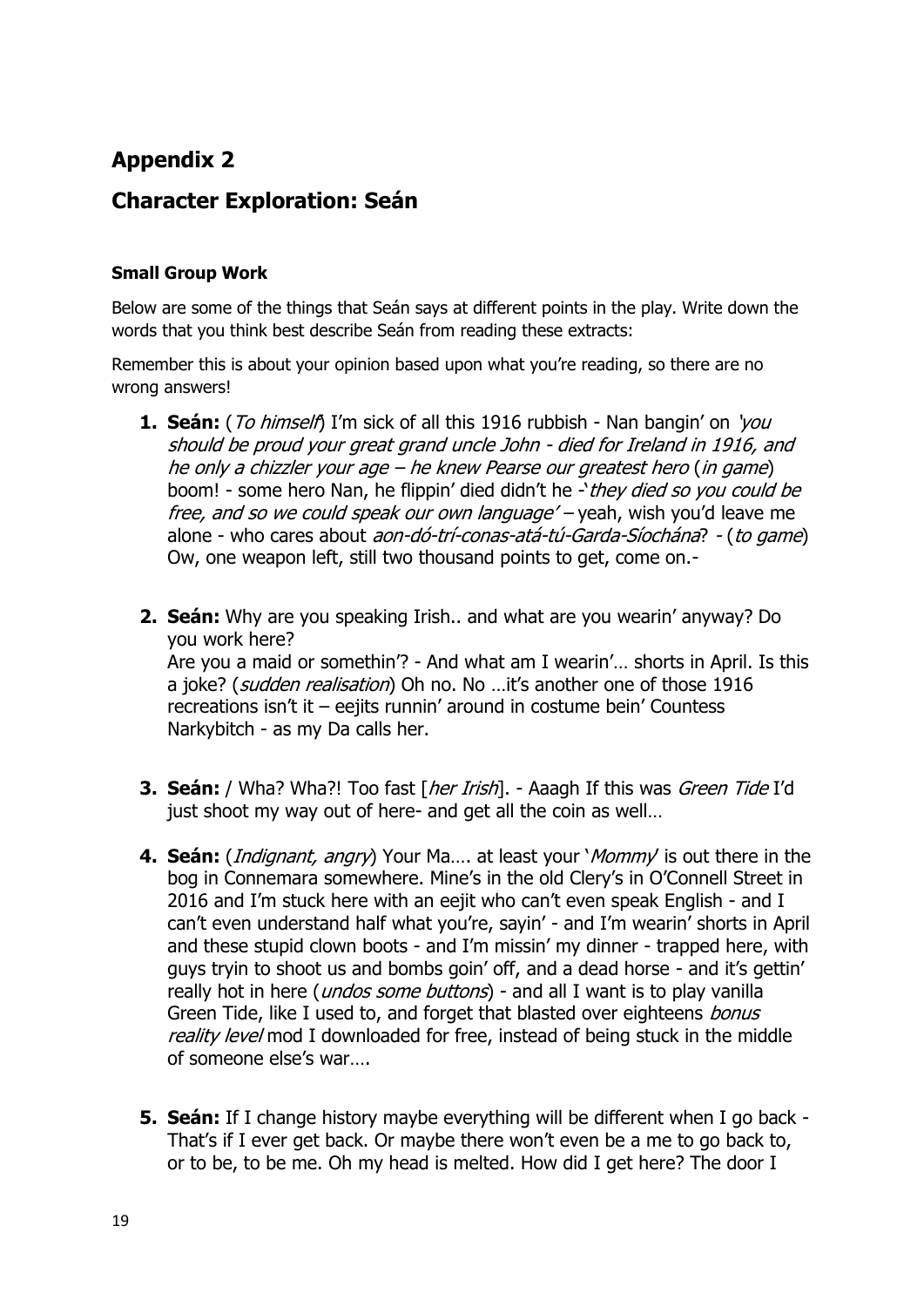came through? Gone. Must only exist in 2016. The only door is out to the street and I'm not goin' out there!

### **Appendix 3:**

### **Script Exploration:**

**Seán:** I'm not deaf. Ok, so you got to Dublin six days ago. (*Gesturing*) Where did you come from? **Mairéad:** Ó Ros Muc.

**Seán:** Oink

**Mairéad:** Oinc?..

**Seán:** ….Go on ye mucky pig.

**Mairéad:** Ní hea! Ros Muc i gConamara. Is as…

**Seán:** ...Ros Muc in Connemara. I get it. That's why you speak bloody Irish.

**Mairéad:** Irish. Sea, Gaeilge, agus tá an nóta sin as Gaeilge so tabhair dom é!

Mairéad looks at him.

**Seán:** Can you read it for me so?

He holds note out to her. Mairéad puts hand on it. Seán keeps hold of other side.

**Seán:** I'm holdin' on to it though.

Mairéad gives a withering look and he releases the note.

**Mairéad:** (Reading) 'P. M.A.C. P., Uachtarán Poblacht na hÉireann , Ard Oifig an Phoist. A Uachtaráin, Táimid fós i seilbh na *Ceithre Chúirteanna*, ach tá an (*difficulty reading* the word) Mendi..'..ní féidir liom (shows to Seán)

**Seán:** 'Mend-i-city Institute'..

**Mairéad:** .. 'caillte ag Seán Heuston .…. Troid fhíochmhar leis na South Staffordshires faoi láthair. Scór Óglaigh caillte. Easpa armlóin. Ag fanacht go práinneach le hordaithe uait a Uachtaráin. Mise le meas, do chomráidí, J. Daly. P.S. Tógfaidh John O. do ordaithe ar ais chugam.'